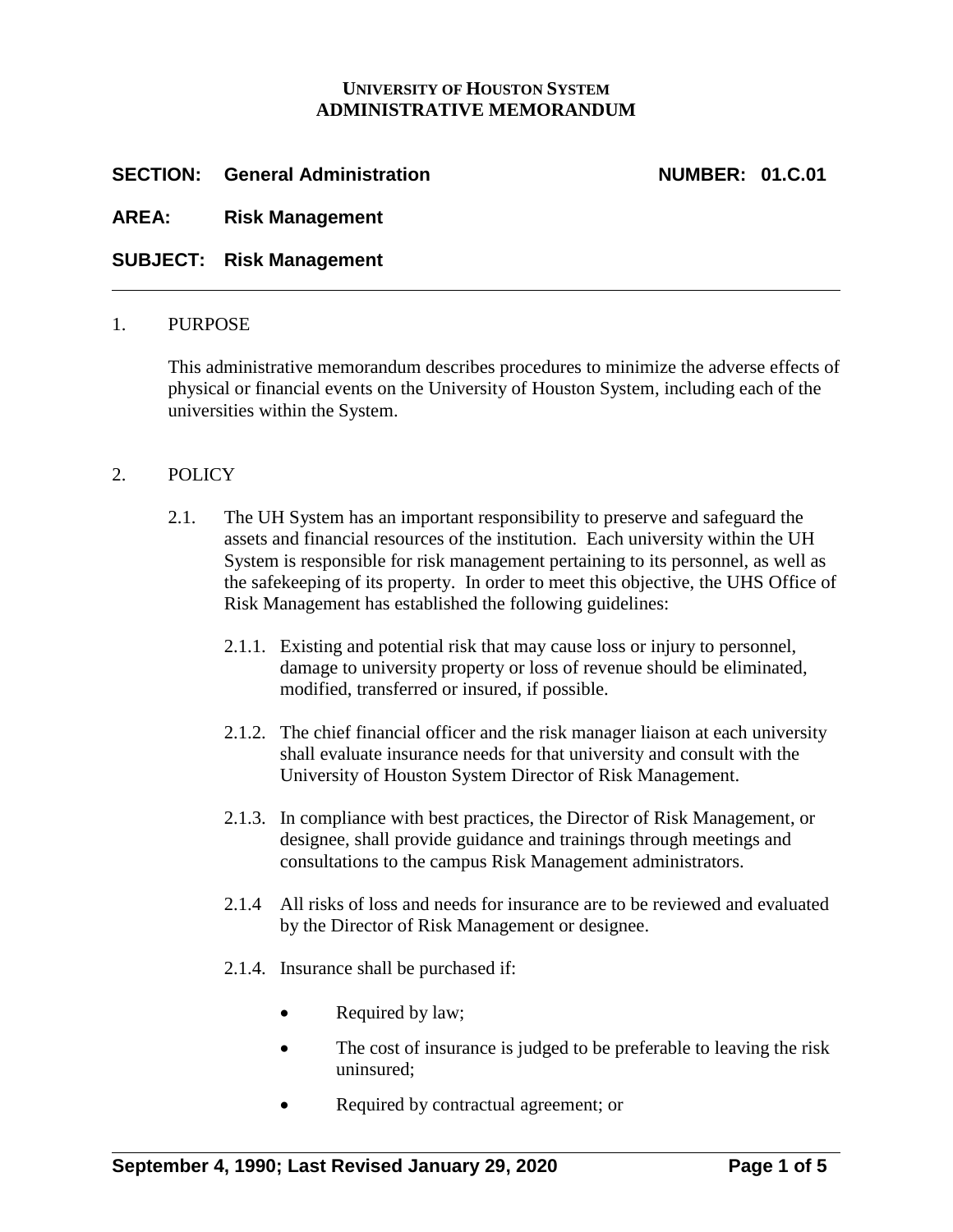Special services such as legal defense, claims handling, adjusters, engineering or loss control services, offered as part of the insurance contract, are of sufficient benefit to the university to offset the cost.

However, insurance will not be purchased if state or federal law prohibits the purchase of insurance.

- 2.1.5. The Senior Vice Chancellor for Administration and Finance shall determine the probable amount of loss each university is able to economically assume, based on recommendations from the Director of Risk Management and the universities' financial officers.
- 2.1.6. Self-insuring risks should be considered if the amount of potential loss would not significantly affect the financial position of the System.
- 2.1.7. The Director of Risk Management, or designee, must be consulted before insurance provisions in contract templates are waived.
- 2.2. Coverage Under Texas State Law
	- 2.2.1. [The Texas Tort Claims Act \(Chapter 101 of the Texas Civil Practice and](http://www.statutes.legis.state.tx.us/Docs/CP/htm/CP.101.htm)  [Remedies Code\)](http://www.statutes.legis.state.tx.us/Docs/CP/htm/CP.101.htm) provides a limited waiver of sovereign immunity in certain situations related to operation or use of a motor-driven vehicle or motor-driven equipment and the condition or use of university property. Each university may elect to purchase insurance to cover such liability, but must pay for such insurance out of non-appropriated funds. [System](http://www.uhsystem.edu/compliance-ethics/_docs/sam/01/1c9.pdf) [Administrative Memorandum](http://www.uhsystem.edu/compliance-ethics/_docs/sam/01/1c9.pdf) (SAM) 01.C.09 provides further information on tort liability.
	- 2.2.2. Civil liability may arise out of the acts or omissions of university representatives, and liability is covered under [Texas Civil Practice and](http://www.statutes.legis.state.tx.us/Docs/CP/htm/CP.104.htm)  [Remedies Code,](http://www.statutes.legis.state.tx.us/Docs/CP/htm/CP.104.htm) Chapter 104, which provides for indemnification by the universities for their representatives, up to certain dollar amounts. Each university may elect to purchase insurance to cover this indemnity, as well as to cover liability in excess of the amounts indemnified under such statute; however, the university will not insure or indemnify its representatives who are found to have acted in bad faith.
	- 2.2.3. The System is covered by the Texas Workers' Compensation insurance plan. System [Administrative Memorandum](http://www.uhsystem.edu/compliance-ethics/_docs/sam/01/1c3.pdf) (SAM) 01.C.03 provides further information regarding Workers' Compensation.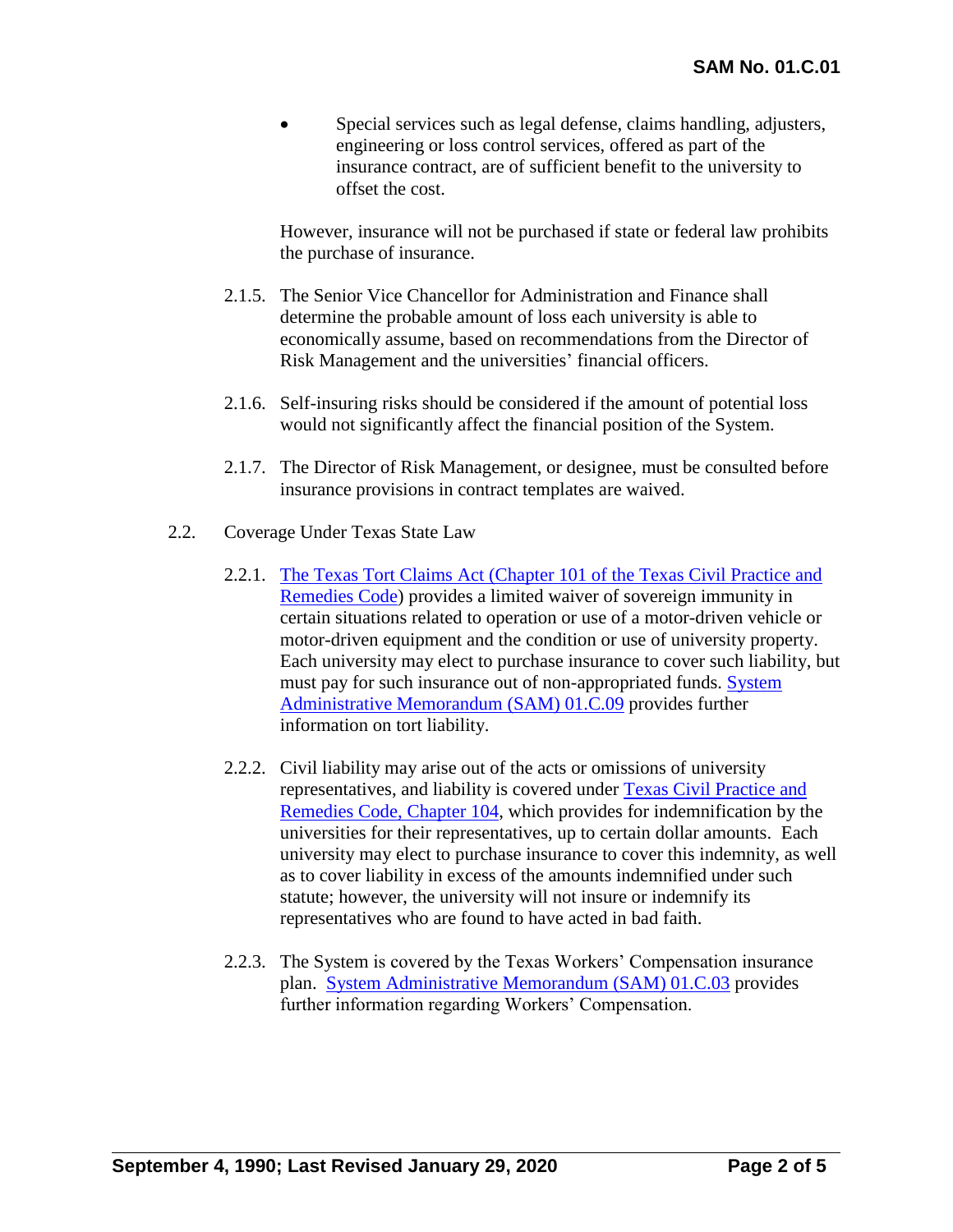#### 3. RESPONSIBILITIES OF THE DIRECTOR OF RISK MANAGEMENT (OR DESIGNEE)

The Director of Risk Management (or designee) will be responsible for:

- 3.1. Administering and coordinating purchases of all System insurance programs;
- 3.2. Evaluating campus input and analyzing coverage options and costs;
- 3.3. Preparing coverage recommendations as requested for presentation to the Board or chief financial officers;
- 3.4. Developing and implementing risk management programs, in cooperation with each university's risk management liaison, as appropriate;
- 3.5. Filing timely Notices of Loss and Proofs of Loss with the appropriate insurers seeking recovery for insured losses, and otherwise involving insurers where necessary or appropriate;
- 3.6. Coordinating with the Office of the General Counsel regarding negotiating adjustments and settlements of uninsured tort liability losses;
- 3.7. Notifying the Senior Vice Chancellor for Administration and Finance and the Office of the General Counsel in matters involving losses which may significantly affect the financial position of the System, component university or department and/or significant insurance claims (property claims with a dollar amount greater than \$250,000 or liability claims with a dollar amount greater than \$50,000); and
- 3.8. Notifying annually all UHS universities of the type of insurance(s) currently in effect and coverage(s) provided prior to renewals.

## 4. PURCHASE OF INSURANCE

Certain criteria should be established and followed in the purchase of insurance:

- 4.1. At least every fifth calendar year, the Senior Vice Chancellor for Administration and Finance, based upon recommendations from the Director of Risk Management, retains the option to re-examine existing broker relationships by soliciting competitive bids.
- 4.2. Selection should be based primarily on the quality of protection and services provided. The ultimate cost is an important secondary concern.

# 5. INSURANCE CLAIMS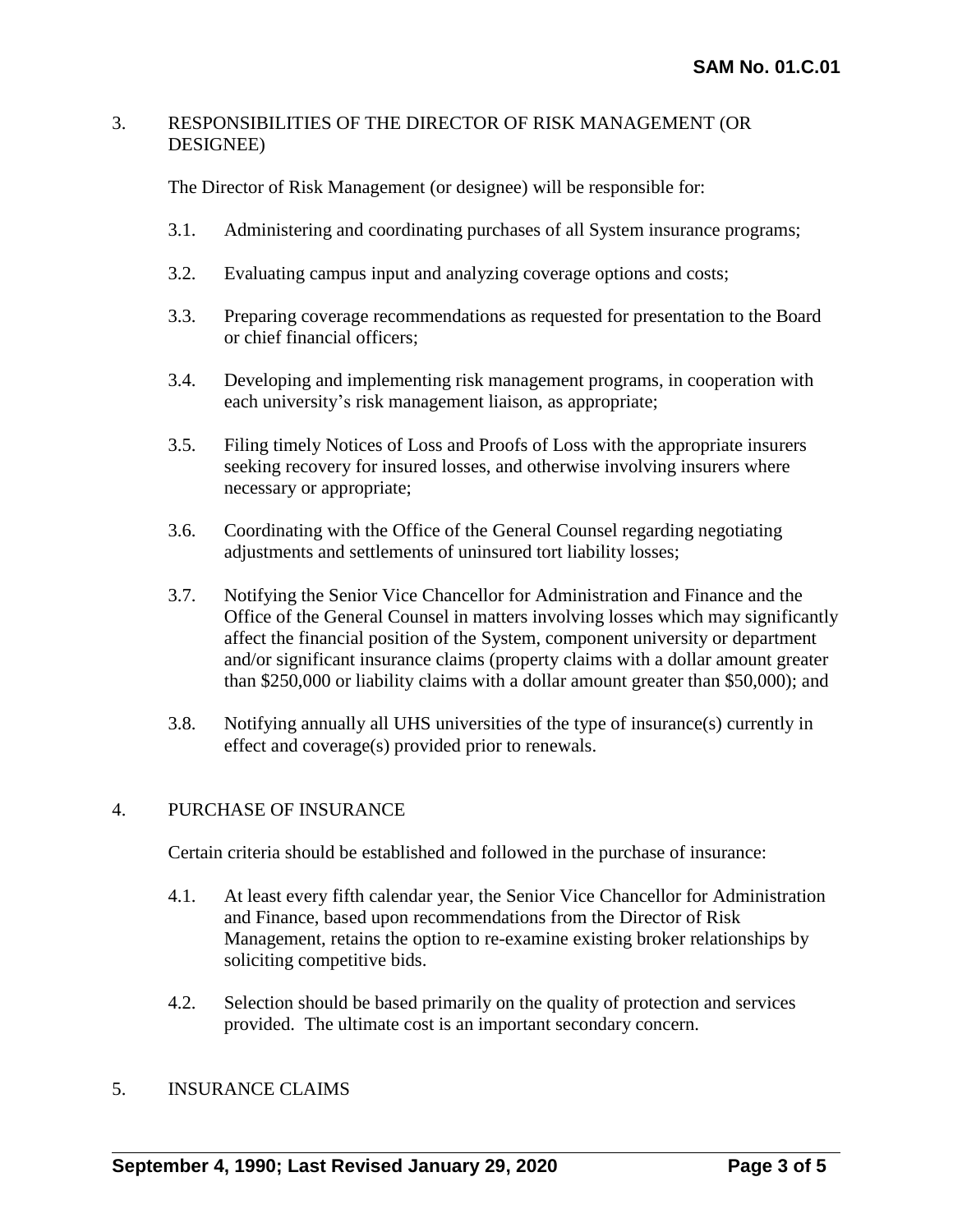- 5.1 It is imperative that Risk Management is made aware of any incident that occurs on campus that could be considered a claim as soon as practicable within 1-2 business days. This includes (but is not limited to):
	- An employee who is injured;
	- If some one who is not an employee is injured on campus;
	- University vehicles or golf carts involved in an accident; or
	- Property damage to University owned property.
- 5.1. Claims Reporting: Instructions on reporting claims can be found on the [Claims](https://uh.edu/risk-management/claims-reporting/)  [Reporting page](https://uh.edu/risk-management/claims-reporting/) of the Risk Management website at [https://uh.edu/risk](https://uh.edu/risk-management/claims-reporting/)[management/claims-reporting/.](https://uh.edu/risk-management/claims-reporting/) The parties involved should complete a report of the incident and submit it to the appropriate Risk Management campus administrator. The list of Risk Management campus contacts can be found at: <https://uh.edu/risk-management/contact/>. The Risk Management campus administrator will then coordinate the claims management process taking into consideration any notification requirements in accordance with this policy. Detailed instructions are provided for the following types of claims:
	- a. Workers' Compensation The employee must complete several forms immediately after sustaining a work-related injury. Additionally, the supervisor must fill out a Supervisor's First Report of Injury within 24 hours in order to meet state stipulated deadlines.
	- b. Automobile accidents Drivers must contact [Risk Management](https://uh.edu/risk-management/contact/) to provide all information needed to report the accident to our insurance carrier and to establish a claim for physical damage if applicable. The Auto [Accident](https://uh.edu/risk-management/_docs/autoaccidentclaimform.pdf)  [Report form](https://uh.edu/risk-management/_docs/autoaccidentclaimform.pdf) should be completed by the University Driver.
	- c. Property Loss or Damage Risk Management must be made aware of property damage as soon as practicable, through the Property Loss Notification form.
	- d. General Liability Accidents or incidents which create a possible liability against the University must be reported promptly to your [Campus Risk](https://uh.edu/risk-management/contact/)  [Management Contact.](https://uh.edu/risk-management/contact/) The [Student/Visitor Incident Form](https://uh.edu/risk-management/_docs/student_visitor_incident-report-form.pdf) must be completed by the student or visitor, and the [Tort Liability Incident Report](https://uh.edu/risk-management/_docs/insurance/TortReportingForm.pdf)  [form](https://uh.edu/risk-management/_docs/insurance/TortReportingForm.pdf) should be completed by the department if required by Risk Management.
	- e. All other claims Contact Risk Management immediately of any incident that may be a potential claim. Any incident that may be covered by insurance must be reported to the UHS Risk Management Department so that the incident may be evaluated and reported to the appropriate insurance carrier. Additional information regarding liability claim